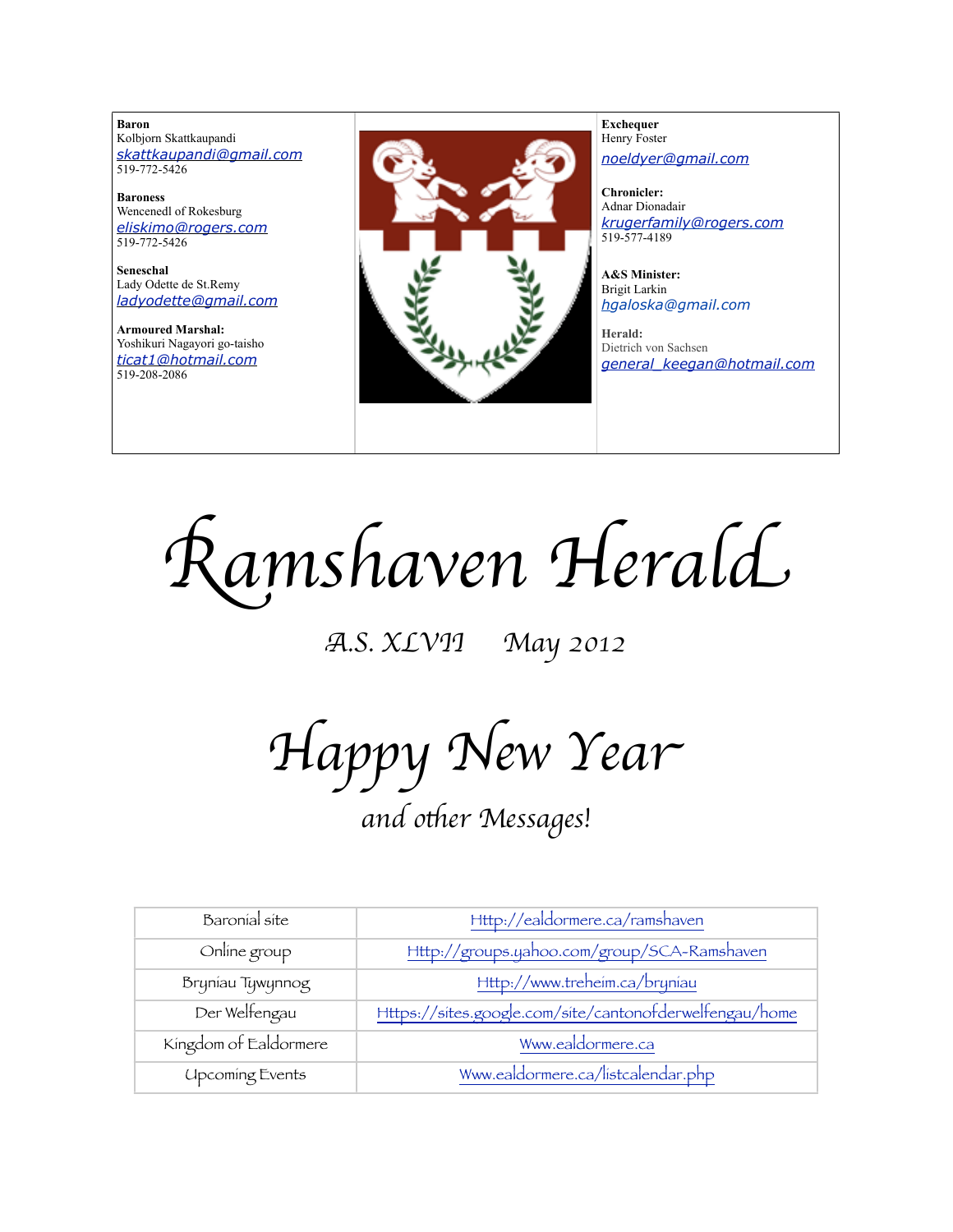## From Their Excellencies Ramshaven

Kolbjorn and Wencenedl, by the will of Their Majesties, Gothi and Brehyres of Ramshaven, to the most amiable and excellent citizens of our fair Barony, Greetings!

A couple short weeks ago was May Day, generally viewed as the start of the summer season in medieval Europe. A tradition dating back to the late middle ages in Cornwall involves a mystery play called "Hal-an-tow", which celebrates the courage of an eclectic cast of characters: Robin Hood, St. George, and a local victory over Spanish raiders. That seems appropriate. Summer in our part of the Knowne World is a season for courage, as our thoughts begin to turn toward the great battles at Pennsic.

Courage is generally included on any list of Chivalric virtues. It's almost a bread-and-butter kind of connection: knights-and-courage. But what is courage? More than bravery, it's that quality that allows us to remain steady in the face of obstacles. It was called "fortitude" in many medieval writings and was considered a "cardinal" virtue - like one of the points on a compass to help one get one's bearings. Like many of the chivalric virtues, courage is cultivated with practice.

Interestingly, in his "Nicomachean Ethics", Aristotle defined two vices opposite the virtue of courage. The first is caused by lack: cowardice. The second is caused by excess: recklessness. The story of Beowulf ultimately illustrates that. When Beowulf faces the dragon alone, he is not being courageous. He is being reckless - and stupid. However, courage can also be faked as bravado. In a world that is concerned with bullying, that bears some thought. When bravado is mistaken for courage and turned on a weaker opponent rather than a stronger one, the result is oppression. This is probably why most of those lists of chivalric virtues temper the call for courage with admonitions for justice and mercy, and why the Knights of our Society swear to "shield the weak".

Although we are a smaller barony when compared to some in our kingdom, our people have great heart. We are pleased to note that courage is a virtue well-practised here and are proud to see it demonstrated by so many of you, both on the field and in the tourney ring, as well as our of armour. Well done, Ramshaven! We charge you to continue as you have and not to let your courage falter.



## From Our Incipient Baron and Baroness, Penda and Sibylla!

Greetings from Penda & Sibylla Incipient Baron and Baroness of Ramshaven

As you all know by this time, the Baronial candidacy for Ramshaven has come to a close and we; Sibylla and Penda, were fortunate enough to be selected for these positions. First, we would like to thank the other candidates for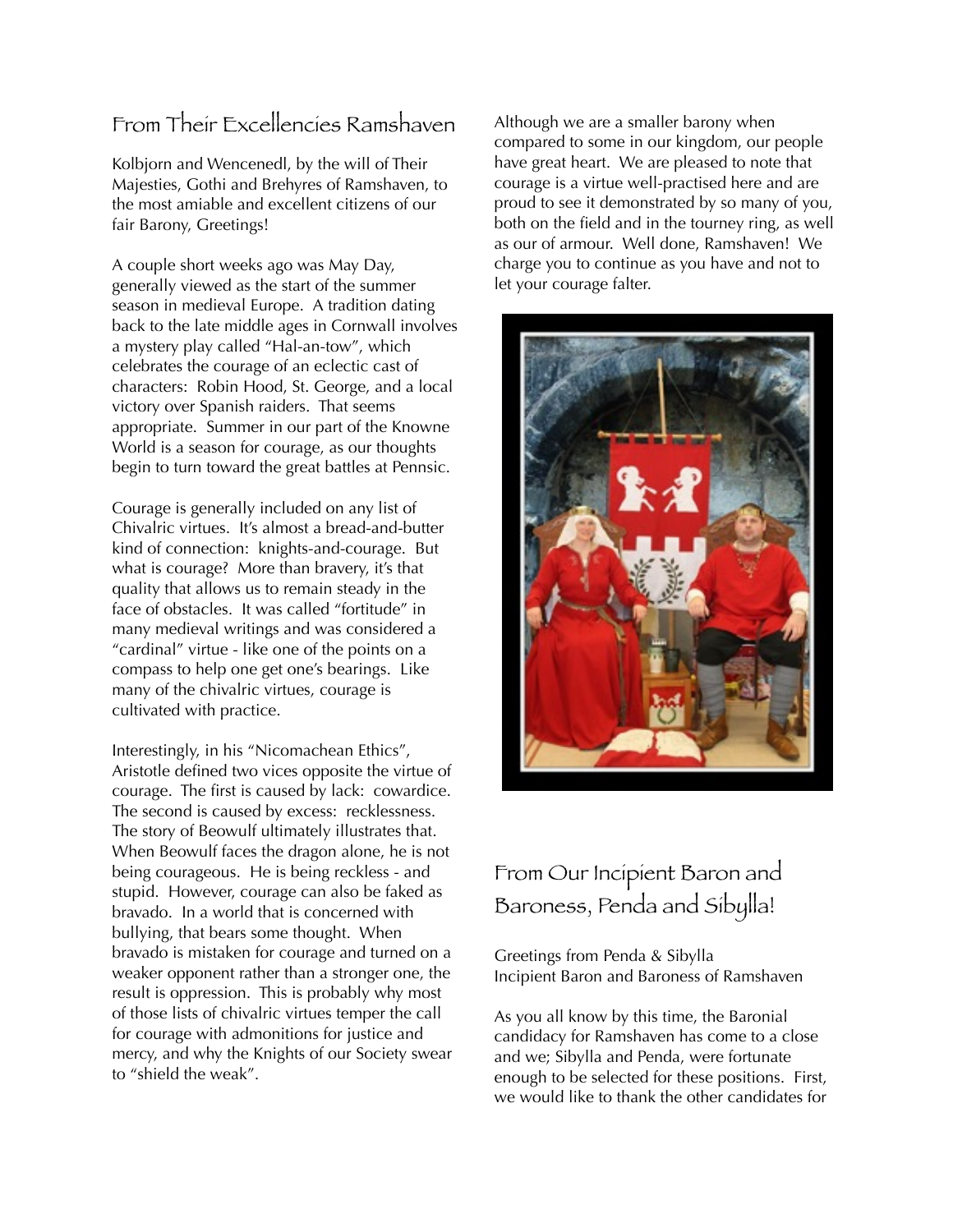running. Everyone had great ideas for the future of the Barony and it was wonderful to be asked such a variety of questions at the candidates meetings. Many healthy discussions have come out of the questions asked. Also, we would like to extend a special thanks to their Excellencies Kolbjorn Skattkaupandi & Wencenedl of Rokesburg for making the process as smooth as possible. Of course our deepest thanks go out to all of you who attended the meetings and cast a ballot.

As we lead up to Investiture on July 7th, we hope to speak with all of our members and hear each of your hopes and dreams for the Barony. Please feel free to come and say hello if there is anything you would like to discuss. We have an 'open door' communication policy. We can also be contacted by email at [penda.sibylla@gmail.com](mailto:penda.sibylla@gmail.com) or by phone at 519-368-3645.

The Queen's Picnic sounds like it will be delicious. Please keep your browsers tuned to the website for more details as they get worked out. There will be lots of things to do for both artisans and combatants alike. Let's all keep our fingers crossed for an excellent, sunny summer day.

We look forward to serving the populace as well as Their Majesties. This is a very special time for Ramshaven in that we have Royalty in our Barony. Wassail to King Edward and Queen Rylyn! May they reign with glad hearts!

#### Penda and Sibylla



# Cloth of Gold

Cloth of Gold 2012 was presented by the Canton der Welfengau in conjunction with War College by the Canton Bryniau Tywynnog, at Scholar's Hall in Kitchener, ON, April 13-14, 2012. The autocrat team consisted of Mori Shiomi Hime, Lady Dubhessa ui Uilliam, and THL Asa Gormsdottir.

The competition officially began at 9:00 pm Friday night and ended at 3:00 pm Saturday afternoon, plus one hour to freshen up and dress their models before the Fashion Show. Upon arrival, the teams took their pick of the classrooms (kudos to the New Kids for grabbing the room with cozy couches!) and settled in for a long night of fitting and cutting, weaving and braiding (and some upbraiding), and sewing. The autocrats provided a Survival Table featuring notions, threads, baby wipes, Kleenex, band aids, extra scissors, duct tape, and a spare sewing machine. At one point technical difficulties were about to throw a spanner in the works for our youngest participant, but the backup machine saved the day.

This year's Cloth of Gold featured four teams:

1. Glyndmere's Sew Tonic Nights (Leader: Lady Sybilla of Glyndmere)

The team created a beautiful set of completely hand-sewn clothes for model Lord Dietrich, including a royal blue tunicella with a wide yellow hem decorated with crosses potent, handmade beaded and embroidered gloves in maroon wool with yellow cuffs, pale tan leather boots with four narrow buckles each, a white shirt with lucet cording, braies, chausses, a coif, and a leather belt.

2. From Russia with Love (Leader: Lady Dubhessa) This team built a lovely 15th century Russian man's outfit. Their model and recipient, Kal, was proud as punch of his new coat in dark purple wool lined with brown linen and trimmed with gold braid, a sage green linen tunic hand finished with red silk on the hem, neckline, cuffs and armpits (to keep away evil spirits), pants, and accessories including a new belt, inkle-woven on site in red and two shades of blue.

3. I Think I'm Turning Japanese (Leader: Lady Shiomi)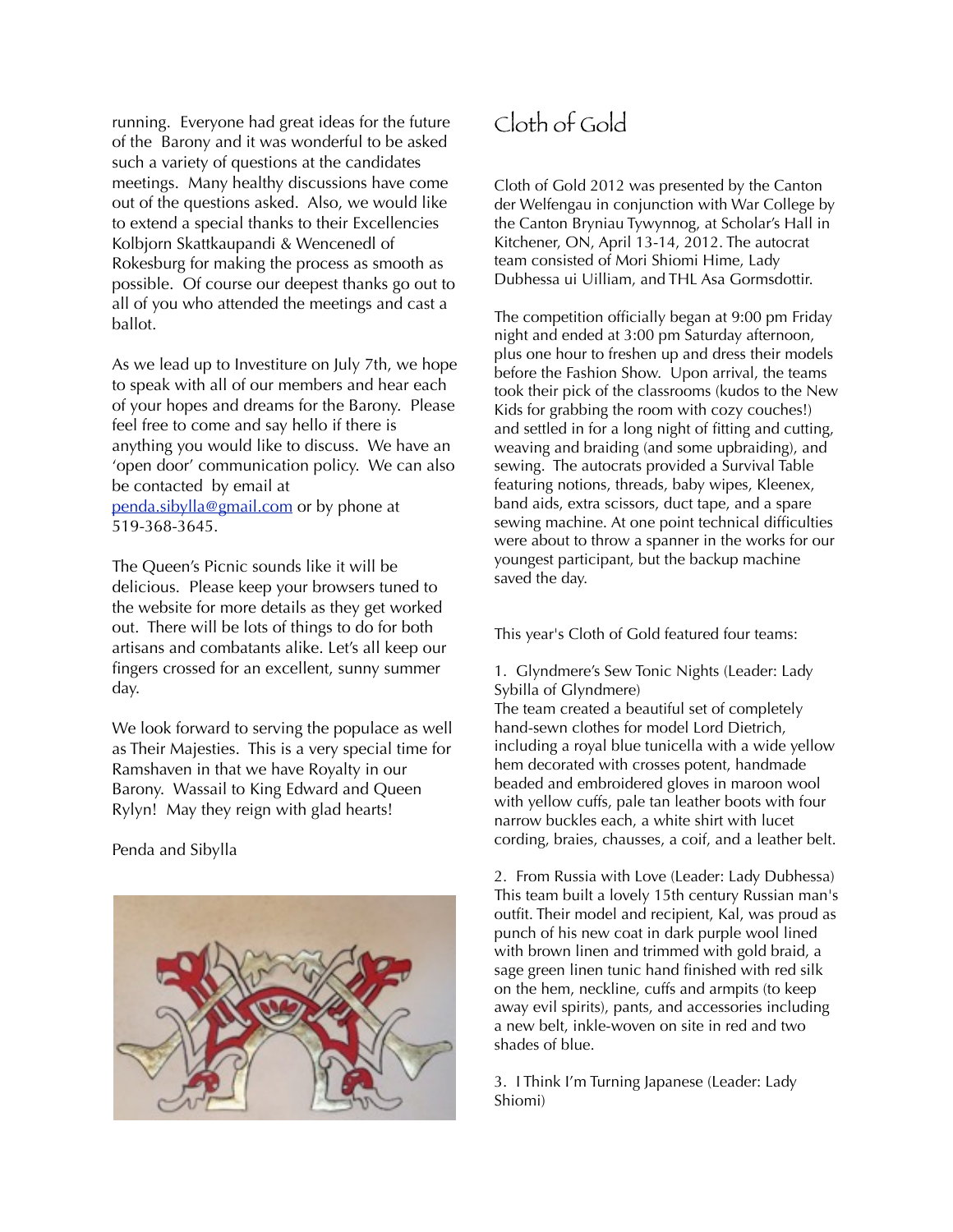Sadly, this team could not finish due to a family emergency. However their efforts during the night with Naga and Tamarlaine looked very promising, including woven rope footwear and some mysterious hanks of red linen/ramie.

4. New Kids on the Block (Leader: Baroness Liadin Chu).

Baroness Liadin led an atelier of four students including Elyza, Rohesia, Rose, and Fallon, later joined by Caele and her mother Lady Caitlin ui Duibhir. Several of the ladies had never sewn before, and Liadin ably led them in creating their first paper and muslin patterns for tunics and gowns. Thank you Liadin for giving these ladies a safe haven in which to really learn a new skill.



Elyza made a pale green tunic with yellow collar, with excellent gusset and gore work, and began a sage green caftan. Rohesia made a wool coat in a dark green and black weave that looked very comfortable, and a red linen tunic. Rose made a lovely dark blue cotehardie with cloth buttons, and Lady Fallon made a fresh and crisp pale blue linen cotehardie. As well, our only under-20 entry, Caele, made a chemise in banded cream linen (with hand sewn hems) and a cloak in pale blue that hung beautifully and boasted great trim and bling.

No event takes place without a strong support team, and Cloth of Gold was no exception. Ludwig, Sophia, and their helpers did a wonderful job feeding everyone all night: fresh egg salad sandwiches, handmade sushi rolls, fresh-baked muffins and cookies, a lavish breakfast that included amazing BACON, followed by a most welcome lunch of meat and vegetarian lasagnas, Caesar salad, rolls and fruit pies. Coffee brewed all night and a selection of pop and juices was also available. The lovely cooking, patience, and sense of humour was much appreciated. In addition, while boiling eggs, preparing lasagna and making muffins, Ludwig regaled those working in the cafeteria with Guess the Theme Song using his massive playlist. Naga won hands-down. The setup and clean-up crew despite crushing fatigue swept everything, cleaned the bathrooms, mopped the kitchen and cafeteria floors, ran out the garbage and recycling and made sure everything was shipshape before we locked up.

We even got our baby fix thanks to Annalise and little Ian!

During the event the teams were visited by Princess Rylyn, Wencenedl, Baroness of Ramshaven, Christiana, Baroness of Septentria, and Countess Adrielle Kerrec, OL, providing support, bad jokes, and helpful comments. An hour after "Needles Down" was announced, the teams presented a Fashion Show before a panel of judges which included HE Wencenedl, Lady Alais de Poitiers, and Lady Eluned (both of Skrael and previous Pent winners). HE Christiana, Mistress Kaellyn, and Baroness Mahault van der Eych, served as a sort of back-up panel, asking many thoughtful questions of the participants. Everyone received lots of very helpful comments and took many ideas and inspirations home. The happiness and satisfaction during Saturday's Fashion Show was obvious.

Participants received a wonderful range of prizes provided by Queen Dagmar, Baroness Wencenedl, Countess Adrielle, Baroness Mahault, and the Canton der Welfengau. These included: books on topics such as illumination (Catherine of Cleves, Hildegard von Bingen), stained glass and Samurai; many trims, notions and throws; and lovely medieval sewing kits prepared by Her Excellency Wencenedl. These very cool kits included a spool of linen sewing thread, a beeswax pot, a needle case with two needles, silk floss in three period